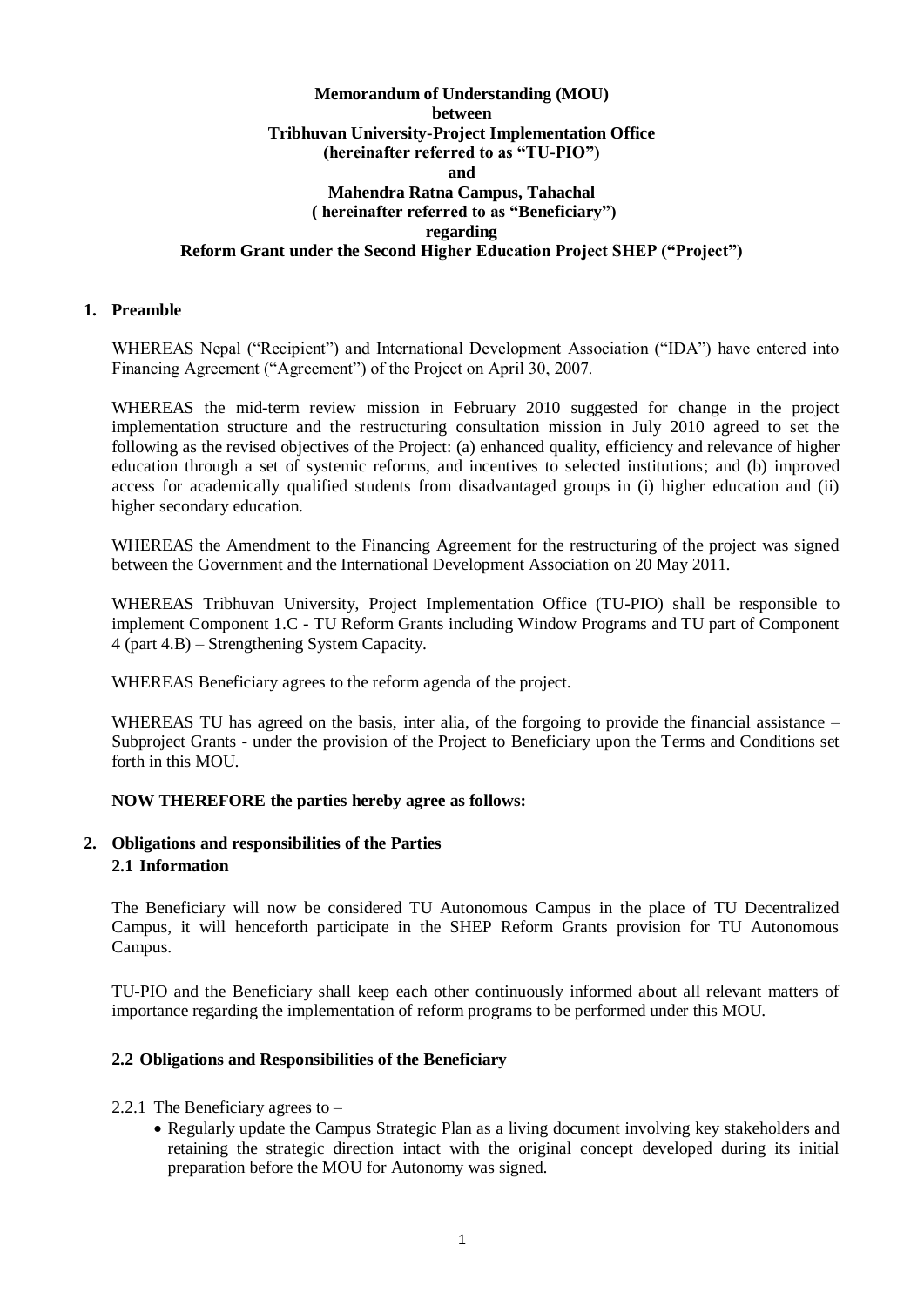- Prepare a Campus Restructuring Plan after PCL phase out in line with the Campus Strategic Plan and submit to TU-PIO within 1 month of signing this document.
- Publish audited statement of account with audit observation of the institution including the program regularly.
- Publish annual report with information about the program regularly; the report can be published separately or be a part of the institutional report.
- Comply with performance indicators.
- Establish baseline for the performance indicators.
- Set up monitoring and evaluation system.
- 2.2.2 The Beneficiary will use the proceeds of the Subproject Grant to finance only activities and expenditures within the scope of the SHEP provisions for Reform Programs and duly included in the Beneficiary's Strategic Plan.
- 2.2.3 The Beneficiary will carry out its responsibility with due technical, financial, and managerial standards maintaining adequate records to reflect, in accordance with sound accounting practices, the operations, resources and expenditures related to the Subproject.
- 2.2.4 The Beneficiary will procure goods, works and services to be financed from the proceeds of the Subproject Grant in accordance with procedures ensuring efficiency and economy and in accordance with the provisions in the attached Procurement Annex-1, and use the Subproject Grant exclusively for carrying out the Subproject.
- 2.2.5 The Beneficiary disseminates to the public the information regarding the use of the Subproject Grant (including a description of the activities and expenditures financed by the Subproject Grant) on a trimester basis, by means of mutually acceptable mode of communication. Copy of this information will also be made available to TU-PIO.
- 2.2.6 The Beneficiary shall fulfil the criteria of and participate in the Project activities within the scope and provisions of Reform Program (Annex 2 to this MOU).
- 2.2.7 The Beneficiary shall report on all its activities concerning the Reform Program to TU-PIO on a trimester basis in 30 days after the trimester period ends as well as when asked by TU-PIO.
- 2.2.8 The Beneficiary will prepare necessary guidelines, plans and programs for efficient and optimized use of Grants for Reform Program and be duly approved by the institution's authorized body.
- 2.2.9 The Beneficiary will fill up the EMIS data form provided and submit to TU-PIO on regular basis. The data submission will be part of regular process of updating higher education data base both in the Campus as well as TU-PIO and UGC.
- 2.2.10 The Beneficiary shall submit a copy of the entity audit consistent to its prevailing rules and regulations to TU-PIO within six months after the end of the fiscal year.
- 2.2.11 The Beneficiary will provide a fee waiver for needy students in lieu of a grants equivalent to 20% of performance grants.

## **2.3 Tribhuvan University - Project Implementation Office (TU-PIO) on behalf of Project Implementation Council (PIC)**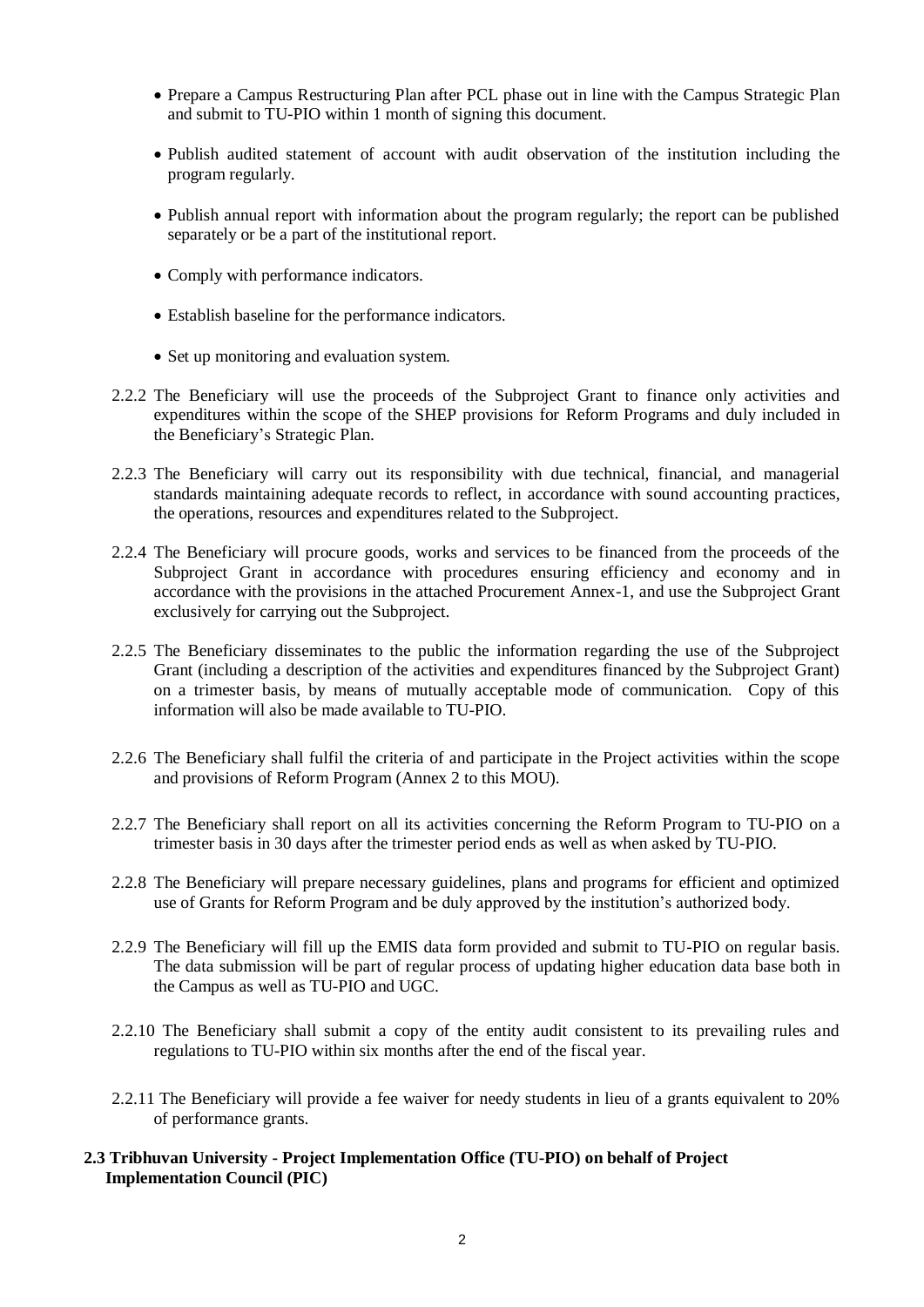2.3.1 TU-PIO will provide:

- Incentive Grants of Rs. 13,000,000 (NRs. one crore thirty lakhs) to the Beneficiary in a single tranche upon signing of this MOU.
- Performance Grants and Matching Grants to the Beneficiary as per set criteria not exceeding Rs.97,500,000 ( NRs. Nine crore seventy five lakhs ) and Rs. 130,000,000 ( NRs. Thirteen crores ) respectively, and the total of Performance Grants and Matching Grants shall not exceed Rs. 162,500,000 ( NRs. Sixteen crore twenty five lakhs ) .
- 2.3.2 TU-PIO will provide necessary guidelines and support to Beneficiary for effective Implementation of the Project activities.
- 2.3.3 In order to ensure consistency of project activities with Operations and Financial Management Guideline, TU-PIO shall regularly monitor and supervise the program.
- 2.3.4 TU-PIO will inspect by itself or jointly with the UGC/IDA, if the UGC/IDA so request, the goods, works and services included in the Subproject, the operations thereof and relevant books of accounts, records and documents.
- 2.3.5 Obtain all information as TU-PIO or the UGC or the IDA shall reasonably request regarding the administration, operation and financial conditions of Beneficiary, and
- 2.3.6 Suspend or terminate the right of the Beneficiary to use the proceeds of the Subproject Grant upon the failure by the Beneficiary to perform any of its obligations under the Memorandum of Understanding.

## **3. Liability**

Neither of the Parties shall be responsible, financially or in other ways, for liabilities undertaken by the other.

#### **4. Compliance with the Laws**

While carrying out the assignment under this MOU, duly authorised personnel and entities shall comply with the appropriate laws. The concerned party/ parties will take prompt corrective action with regard to any violation of the law by any of their personnel and entities when carrying out their assignment.

#### **5. Amendments**

No amendments shall be made to this MOU unless by written agreement signed by duly authorised representatives of both the parties.

#### **6. Entry into Force and Duration**

- 6.1 This MOU shall enter into force when signed by duly authorized representatives of both parties: TU-PIO and Beneficiary.
- 6.2 This MOU shall remain in force until the expiration of the Agreement, or as agreed between the parties.

#### **1. Settlement of Disputes**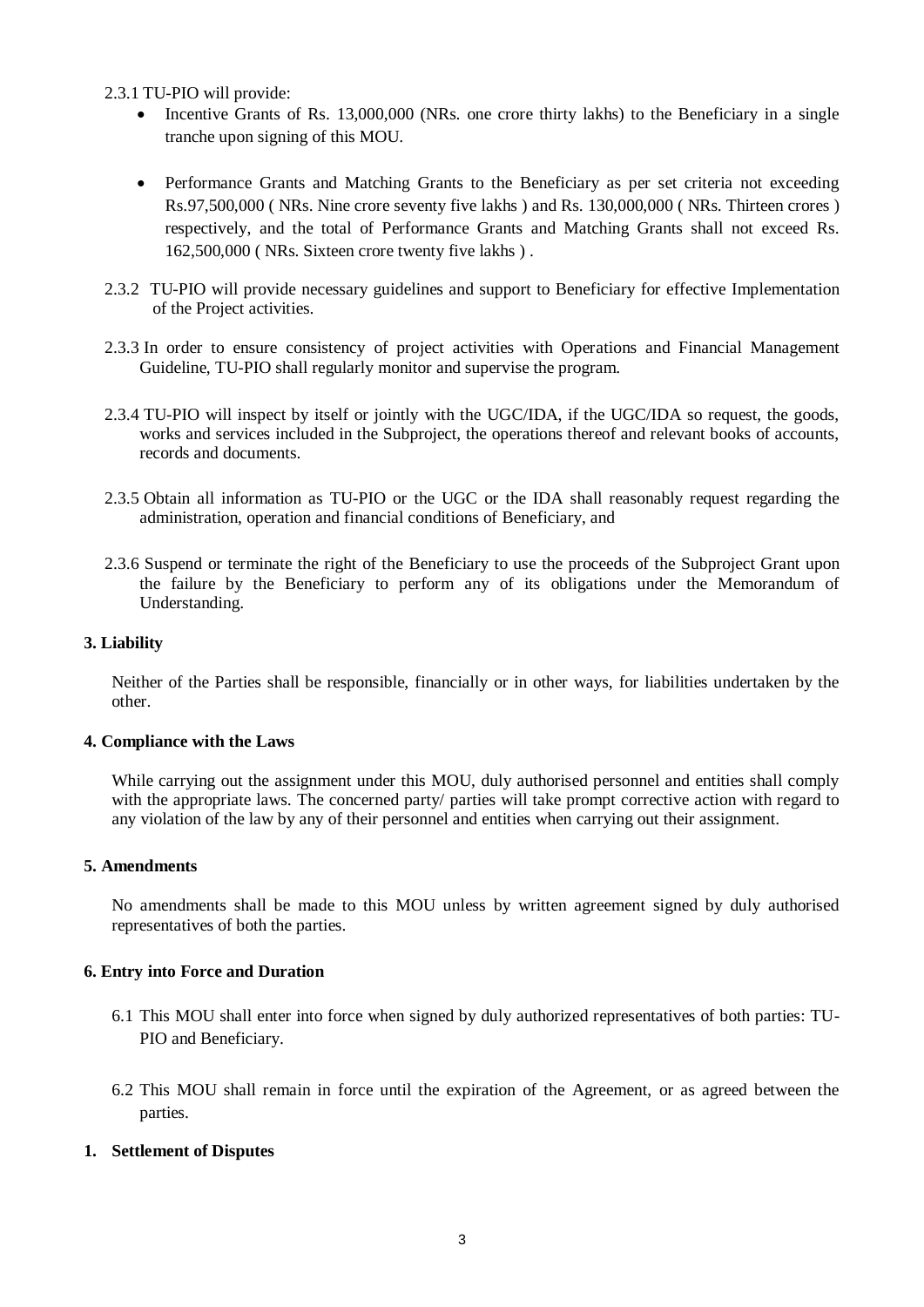If any dispute arises relating to the implementation or interpretation of this MOU, there shall be mutual consultations between the Parties with a view to securing a successful settlement of the dispute and will resolve the dispute amicably.

### **2. Others**

Notwithstanding the provisions of this MOU if the financial assistance from the IDA and / or the Project is suspended or terminated, this MOU will be automatically considered null and void from the date of such suspension or termination.

In witness whereof, the undersigned, acting on behalf of their respective parties, have signed this MOU in two originals in the English language.

Date: March 13, 2013

For Tribhuvan University-Project Implementation Office,

................................................ Mr. Shankar Prasad Bhandari Coordinator, TU-PIO

For Mahendra Ratna Campus, Tahachal

……………………………. Mr. Bhola Nath Bhattarai Campus Chief

Office Seal

Office Seal

Witness:

-------------------------

Dr. Tulshi Prasad Thapaliya Under Secretary Ministry of Education

----------------------------- Prof. Prahlad Raj Panta Chief, Planning Division, TU

------------------------------- Subash Chandra Dungel Chief, Administrative Division UGC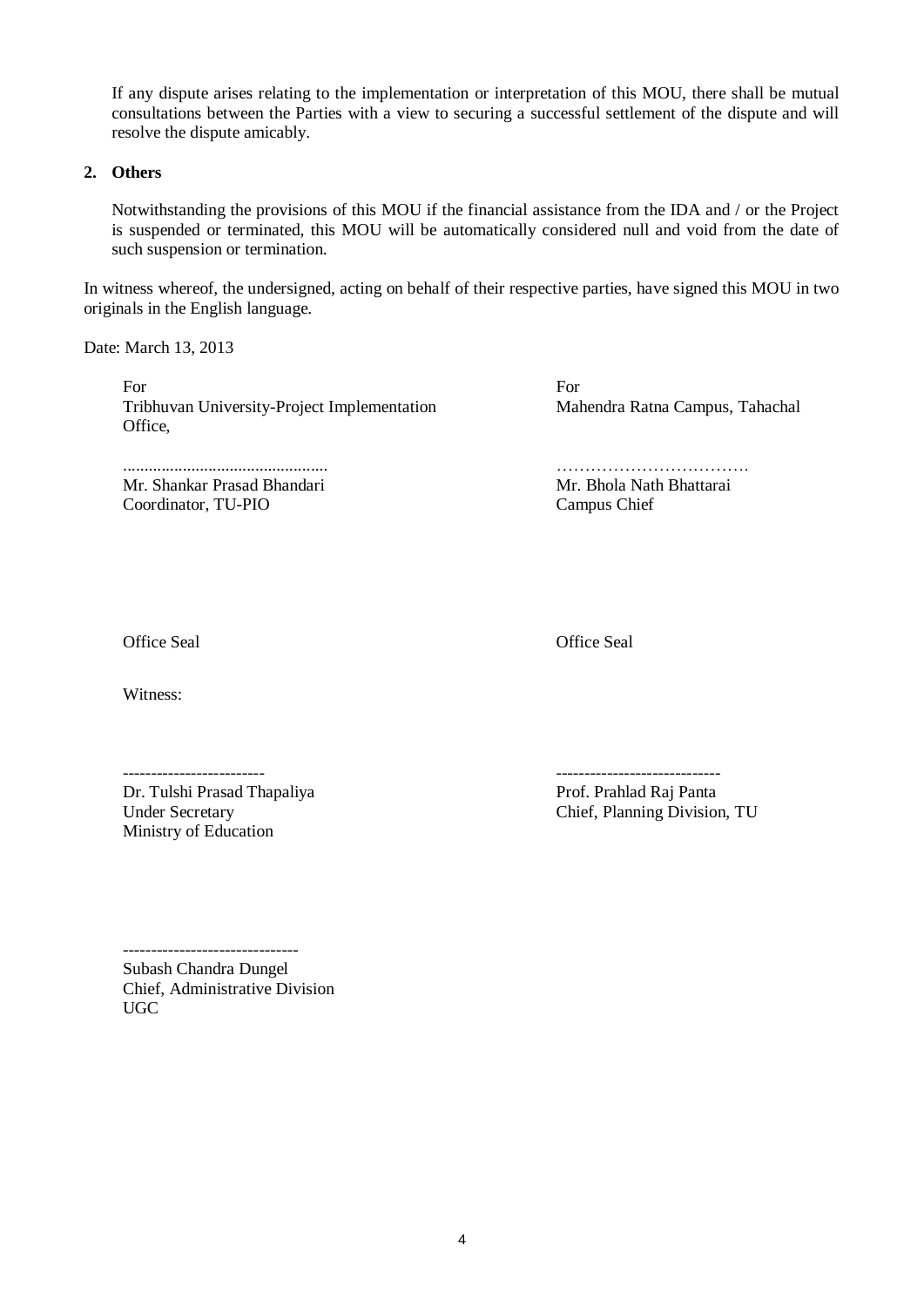#### **Annex- 1**

### **Procurement Arrangements**

## **A. General**

- **1. Goods and Works. A**ll goods and works required for the subproject and to be financed out of the proceeds of the subproject grants shall be procured in accordance with the requirements set forth or referred to in Section I of the Procurement Guidelines, and with the provisions of this Annex.
- **2. Consultants' Services.** All consultants' services required for the subproject and to be financed out of the proceeds of the subproject grants shall be procured in accordance with the requirements set forth or referred to in Sections I and IV of the Consultant Guidelines, and with the provisions of this Annex.
- **3. Definitions.** The capitalized terms used below to describe particular procurement methods or methods of review by the Association of particular contracts, refer to the corresponding method described in the Procurement Guidelines, or Consultant Guidelines, as the case may be.

## **B. Particular Methods of Procurement of Goods and Works**

- **1. International Competitive Bidding.** Except as otherwise provided in paragraphs 2 and 3 below, goods and works shall be procured under contracts awarded on the basis of International Competitive Bidding.
- **2. National Competitive Bidding**. Except as otherwise provided in paragraph 3 below, goods estimated to cost less than \$200,000 equivalent per contract and works estimated to cost less than \$500,000 equivalent per contract may be procured under contracts awarded on the basis of National Competitive Bidding in accordance with the provisions of Recipient's Public Procurement Act, 2063(2007) and regulations made there under, subject to the following:
	- (i) Only the bidding documents approved by the Association shall be used.
	- (ii) No preference shall be given to any bidders.
- **3. Other Methods of Procurement of Goods and Works.** The following table specifies the methods of procurement, other than International Competitive Bidding and National Competitive Bidding, which may be used for goods and works.
- **4.** The Procurement Plan shall specify the circumstances under which such methods may be used.

| <b>Procurement Method</b> |  |
|---------------------------|--|
| $(a)$ Shopping            |  |
| (b) Direct Contracting    |  |

# **C. Particular Methods of Procurement of Consultants' Services**

- **1. Quality- and Cost-based Selection.** Except as otherwise provided in paragraph 2 below, consultants' services shall be procured under contracts awarded on the basis of Quality and Cost-based Selection.
- **2. Other Methods of Procurement of Consultants' Services**. The following table specifies methods of procurement, other than Quality and Cost-based Selection, which may be used for consultants' services. The Procurement Plan shall specify the circumstances under which such methods may be used.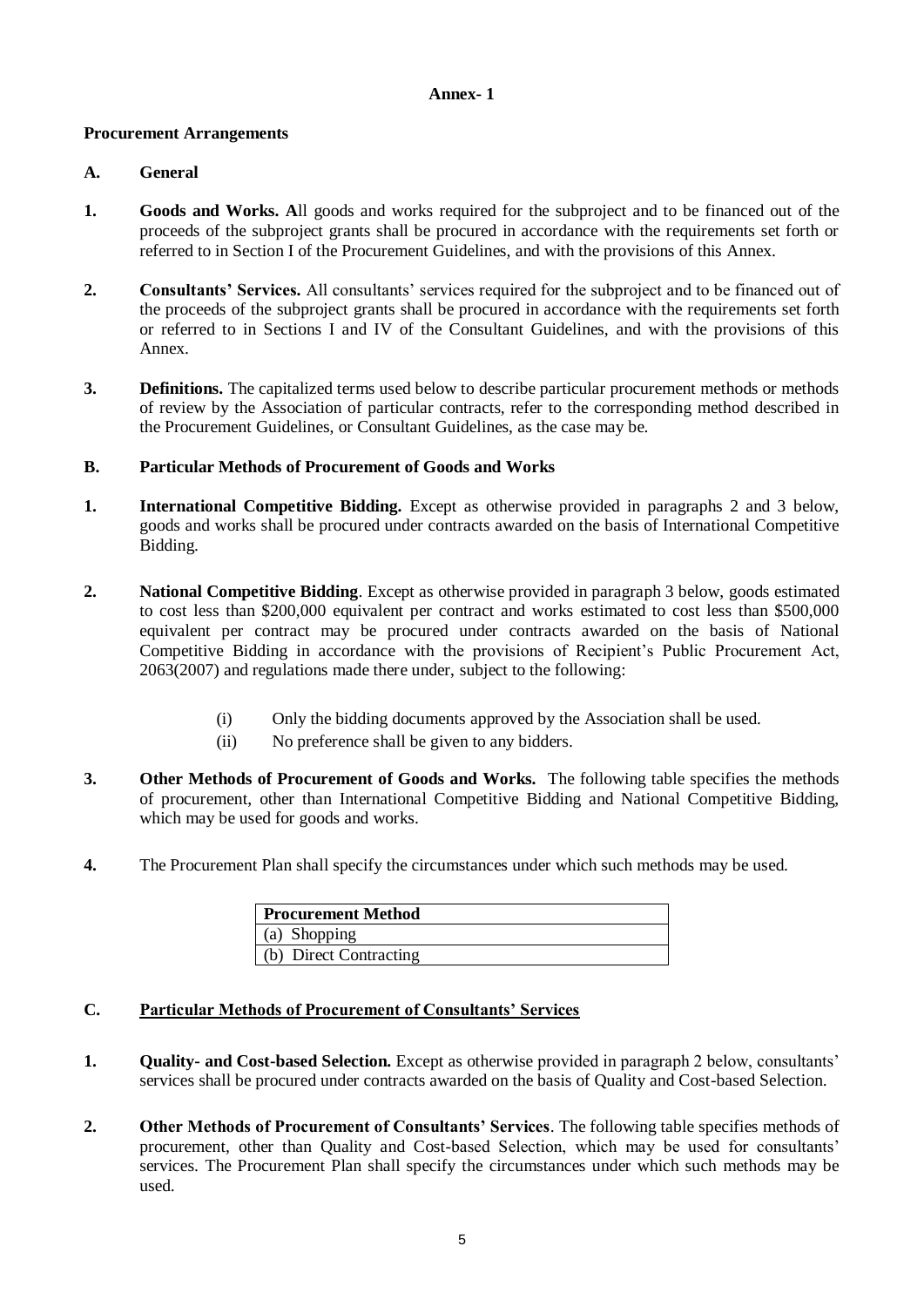| <b>Procurement Method</b>                                       |  |  |  |  |  |  |  |
|-----------------------------------------------------------------|--|--|--|--|--|--|--|
| (a) Quality-Based Selection                                     |  |  |  |  |  |  |  |
| (b) Selection under a Fixed Budget                              |  |  |  |  |  |  |  |
| (c) Least-Cost Selection                                        |  |  |  |  |  |  |  |
| (d) Selection Based on Consultants' Qualifications              |  |  |  |  |  |  |  |
| (e) Single-Source Selection                                     |  |  |  |  |  |  |  |
| (f) Procedures set forth in paragraphs 5.2 and 5.3 of the       |  |  |  |  |  |  |  |
| Consultant Guidelines for the Selection of Individual           |  |  |  |  |  |  |  |
| Consultants                                                     |  |  |  |  |  |  |  |
| Sole Source Procedures for the Selection of<br>$(\overline{g})$ |  |  |  |  |  |  |  |
| <b>Individual Consultants</b>                                   |  |  |  |  |  |  |  |

## **D. Review by the Association of Procurement Decisions**

1. (a) Except as the Association shall otherwise determine by notice to the Beneficiary, the following contracts shall be subject to Prior Review by the Association: (a) each contract for goods or works procured on the basis of International Competitive Bidding; (b) each contract for goods or works estimated to cost the equivalent of \$200,000 or more; (c) each contract for goods or works procured on the basis of Direct Contracting and estimated to cost the equivalent of \$2,000 or more; (d) each contract for consultants' services provided by a firm and estimated to cost the equivalent of \$100,000 or more; and (e) each contract for consultants' services provided by a firm, procured on the basis of Single-Source Selection and estimated to cost the equivalent of \$50,000 or more.

(b) In addition, the following prior review procedures shall apply to each contract for the employment of individual consultants estimated to cost the equivalent of \$10,000 or more:

- (i) The justification for selecting individual consultants, the proposed terms of reference, the estimated cost and the method of selection (whether through comparison of the qualifications and experience of candidates or on a sole source basis) shall be furnished to the Association for its prior review and approval; and
- (ii) After the said approval has been given. (A) the report on the comparison of the qualifications and experience of candidates, the final term of reference and conditions of employment of the consultant shall be furnished to the Association for its prior review and approval; (B) the contract shall be awarded only after the Association's approval shall have been given; and (C) the provisions of paragraphs 3 and 4 of Appendix 1 to the Consultant Guidelines shall apply to the contract.
- (iii) All other contracts shall be subject to Post Review by the Association.